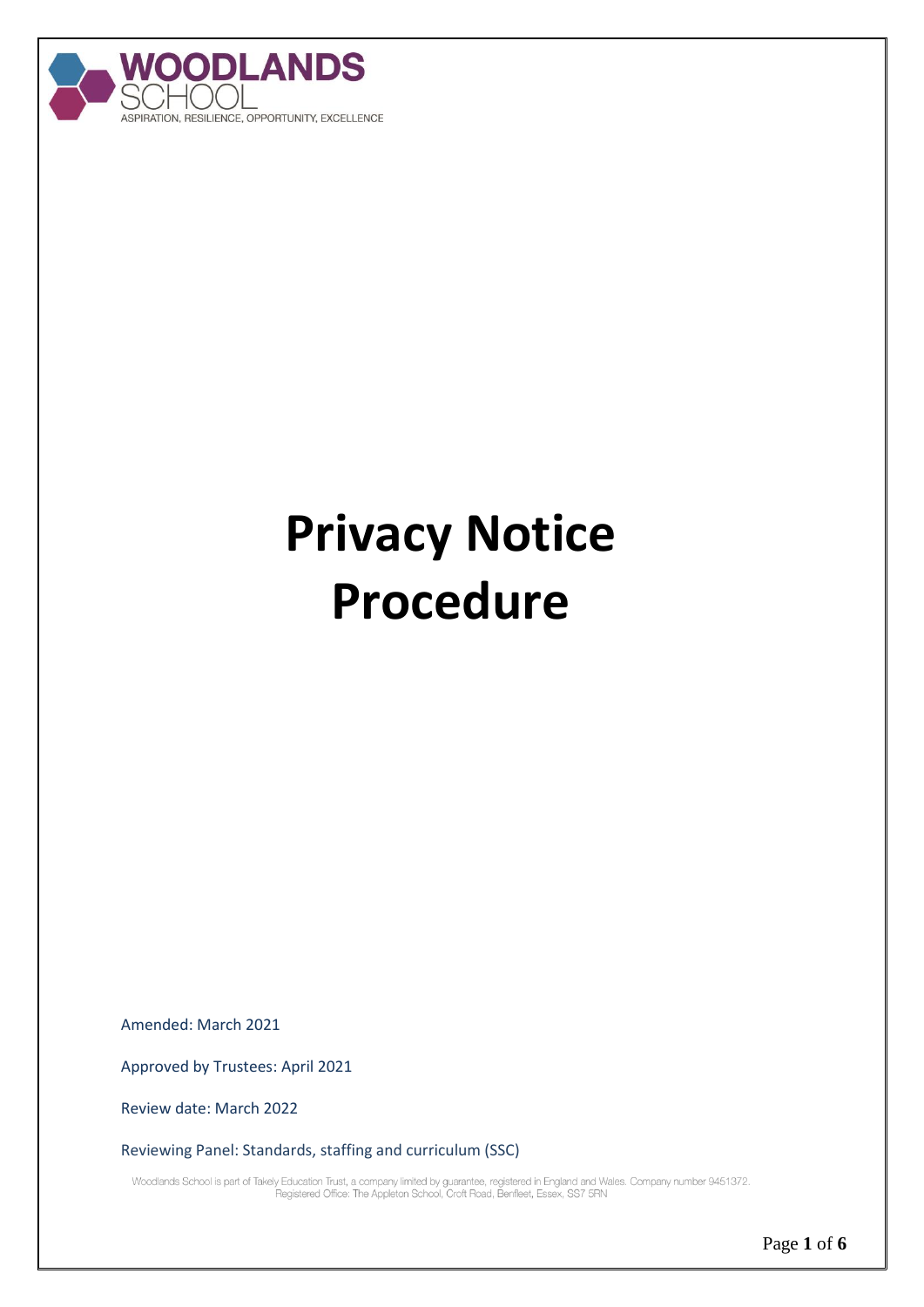### **Contents**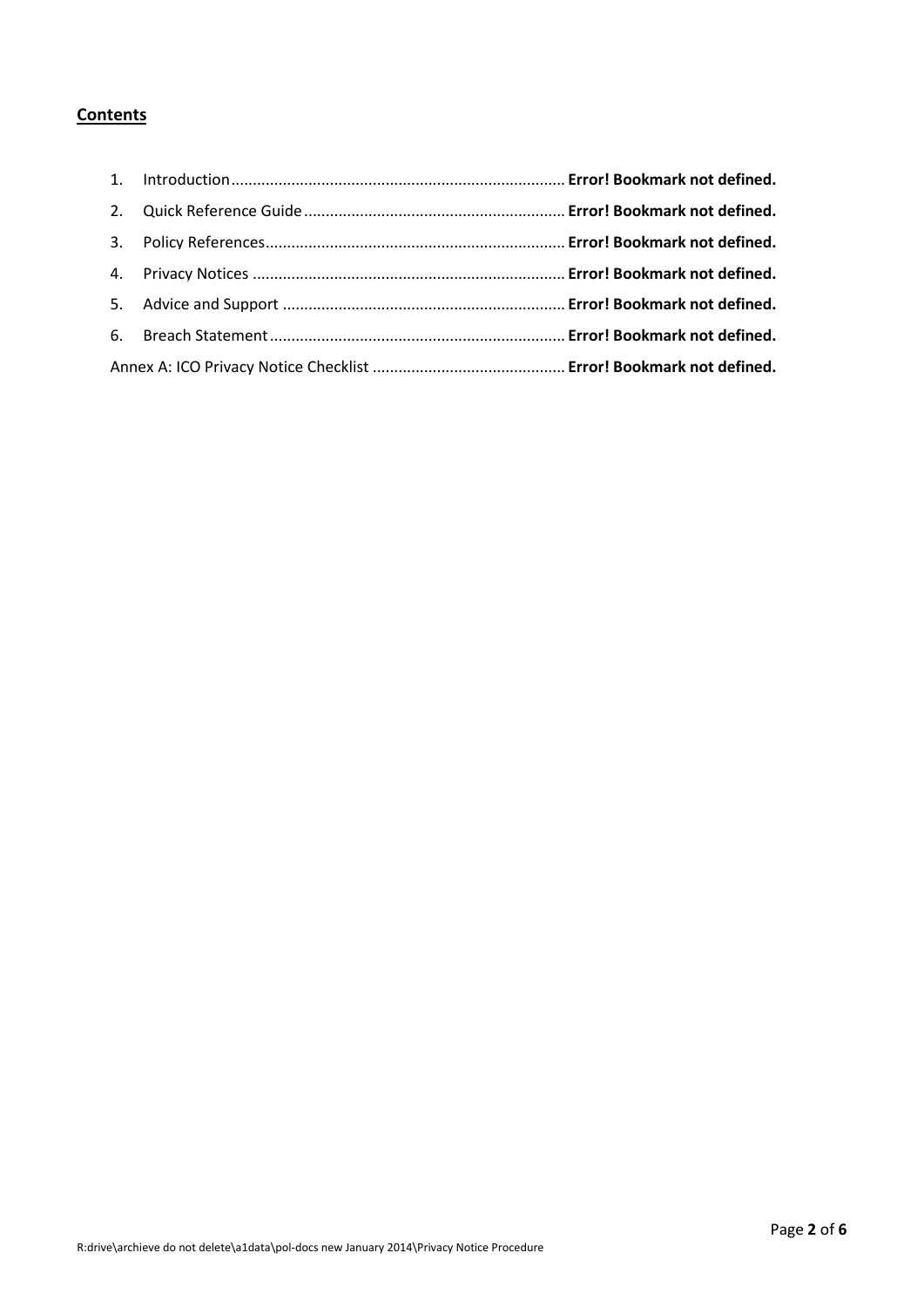#### **1. Introduction**

The Data Protection Act 2018 which applies the General Data Protection Regulation 2016 requires organisations who process personal data to be transparent about that use and provide individuals with information which explains how their personal data is used by the organisation.

#### **2. Quick Reference Guide**

- The law requires you to have clear, transparent notices advising individuals how you are using their personal data
- Review and publish the overarching privacy notice at Annex B
- Review and publish the service specific notices at Annex C
- Ensure any letters or forms which collect personal data carry a statement directing individuals to your online notices. see Annex D
- When processing special category personal data the law requires you to have in place a policy statement which should be published alongside your privacy notices. The statement can be found at Annex E

#### **3. Policy References**

- 3.1. This procedure is a requirement of the following policies:
	- Data Protection Policy

#### **4. Privacy Notices**

- 4.1. Where personal data is being obtained for us to process, whether from the Data Subject or a third party, then a Privacy Notice must be made available to provide assurance to the Data Subject over the legitimacy of the processing and what will be involved.
- 4.2. The law requires Notices to be concise, transparent, intelligible and easily accessible by the Data Subject. It should be written in clear and plain language, particularly if addressed to a child.
- 4.3. There must be no charge made to a Data Subject in order for them to be given access to a Notice
- 4.4. The details that a Notice must contain are as follows:
	- 4.1.2 The Identity and contact details of the Data Controller, any Data Processors (if applicable) and the name of the responsible Data Protection Officer
	- 4.2.2 The purpose of processing and the legal basis supporting the processing
	- 4.3.2 (Where applicable) The legitimate Interests of the Data Contoller or 3rd Party
	- 4.4.2 Any third party recipient (or categories of recipients) of the data
	- 4.5.2 Any transfers to 3rd countries (i.e. outside the European Economic Area) and details of the adequate safeguards in place to secure the data and the Data Subject's rights.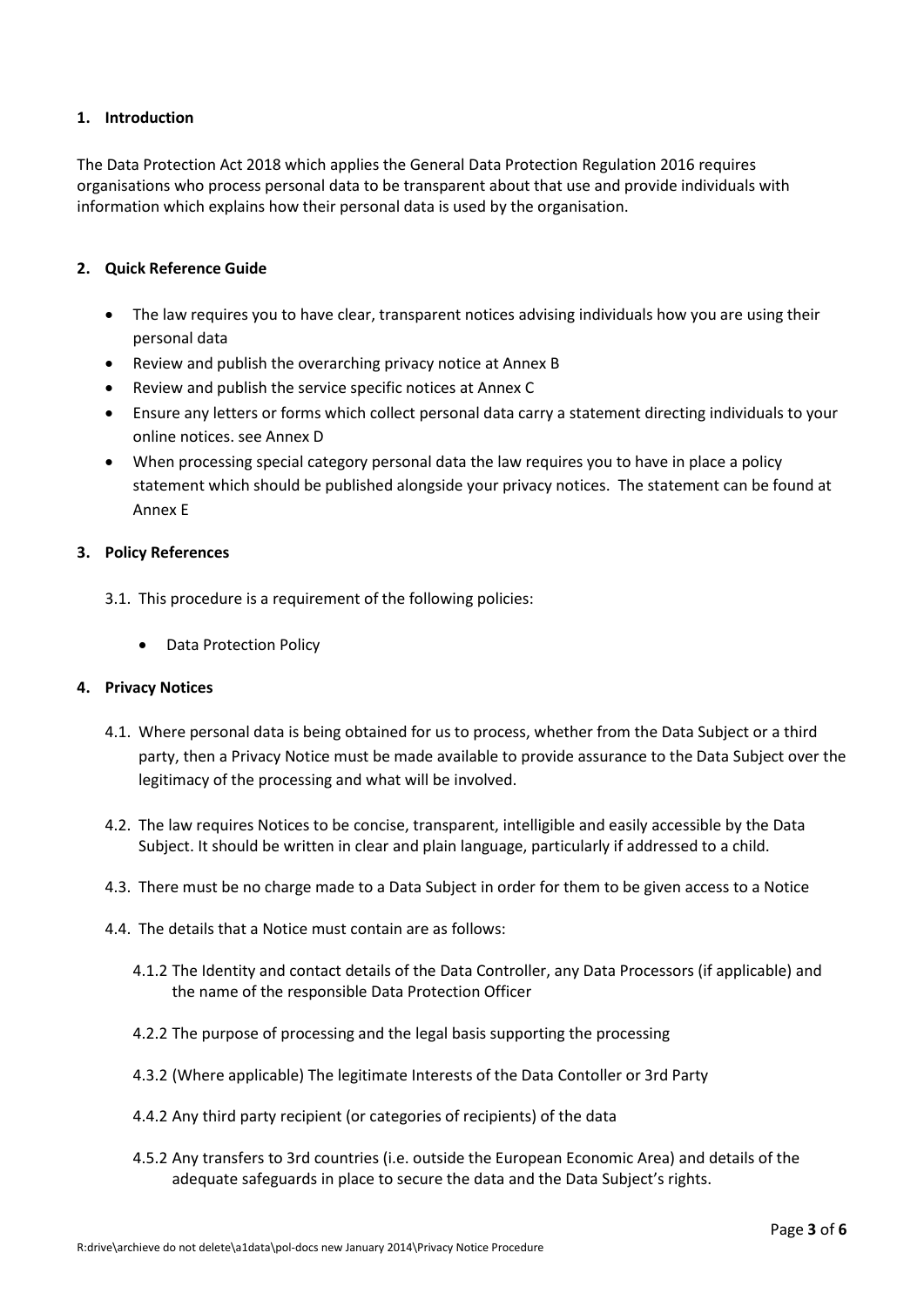- 4.6.2 The retention period (or the criteria to be used to determine one) at the end of which it will no longer be necessary to process the data.
- 4.7.2 Which of the Data Subject's rights will be applicable to the processing (or confirm that all rights are applicable)
- 4.8.2 (If consent is being relied upon) Advise the Data Subject of their right to withdraw consent at any time
- 4.9.2 Advise the Data Subject of their right to lodge a complaint with the Information Commissioner's Office if they have concerns over the processing
- 4.10.2 Make the Data Subject aware of any automated decision making/ profiling being undertaken as a part of the processing and information about:
	- How decisions based on the data are made,
	- The significance and consequences of the decisions.
- 4.11.2 (Where data is obtained directly from the Data Subject):
	- The specific statutory/ contractual requirement/ obligation
	- The consequences of not providing personal data
- 4.12.2 (Where data is not obtained directly from the data subject)
	- Where the data is coming from and whether this is from publicly accessible sources
	- The categories of personal data
- 4.5. The Notice must be available to the Data Subject:

| <b>Criteria</b>                                                 | <b>Action</b>                                                        |                                                                                 |
|-----------------------------------------------------------------|----------------------------------------------------------------------|---------------------------------------------------------------------------------|
| if the data is being obtained directly from the Data<br>Subject |                                                                      | At the time data is obtained                                                    |
| if the data is not                                              | (no additional criteria)                                             | Within a reasonable period of<br>having obtained the data<br>(within one month) |
| being obtained<br>directly from the Data<br>Subject             | AND if data is to be used<br>to communicate with the<br>Data Subject | At the latest, when the first<br>communication takes place                      |
|                                                                 | AND is to be disclosed to<br>a third party                           | At the latest, before the data<br>is disclosed.                                 |

#### **5. Advice and Support**

5.1. If you have any issues over the clarity of these procedures, how they should be applied in practice, require advice about exemptions from the requirements or have any suggestions for amendments, please contact your Data Protection Officer.

#### **6. Breach Statement**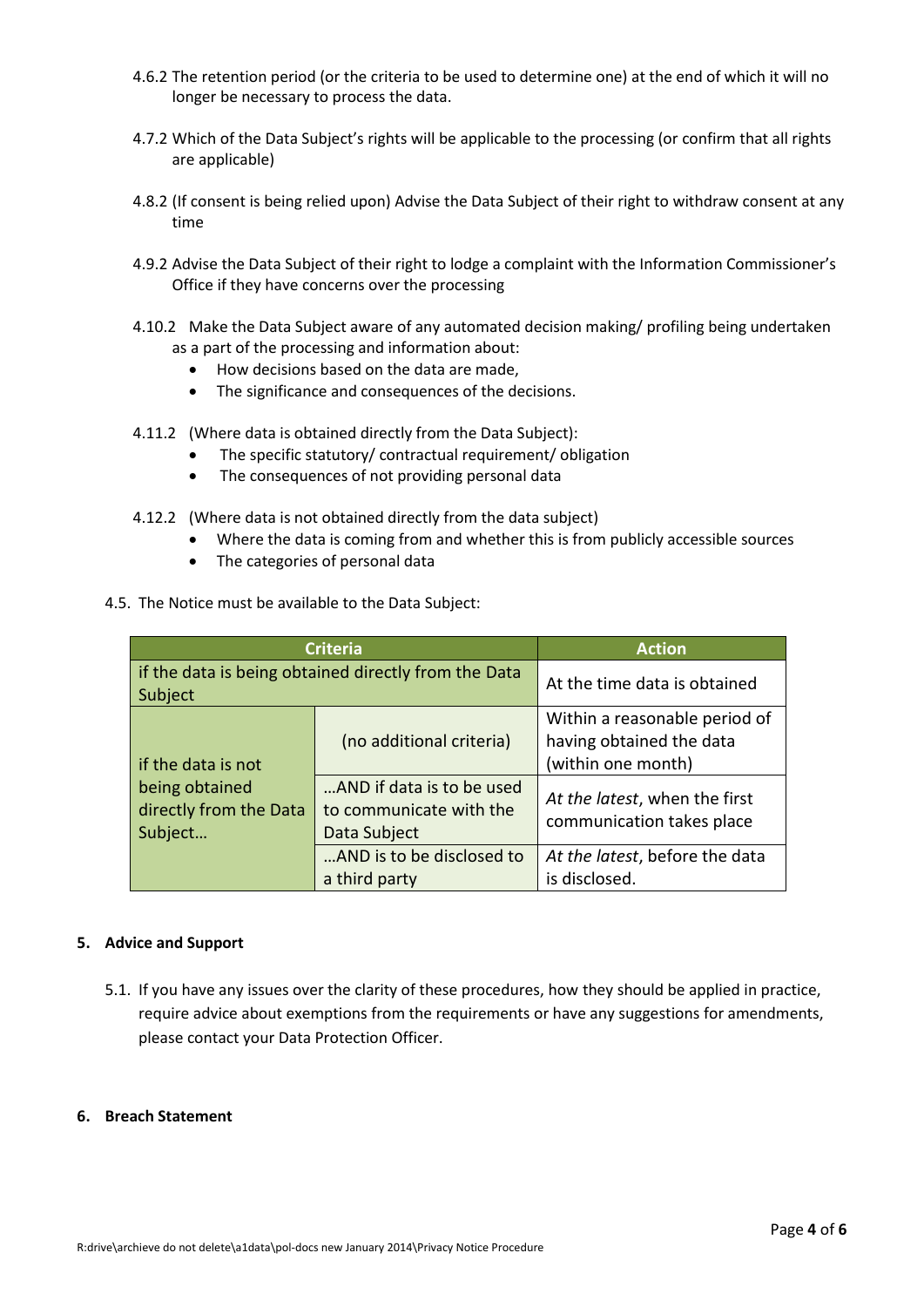6.1. A breach of this procedure is a breach of Information Policy. Breaches will be investigated and may result in disciplinary action. Serious breaches of Policy may be considered gross misconduct and result in dismissal without notice, or legal action being taken against you.

#### **Annex A: ICO Privacy Notice Checklist**

This is also available at the following [link](https://ico.org.uk/for-organisations/data-protection-reform/overview-of-the-gdpr/individuals-rights/the-right-to-be-informed/)